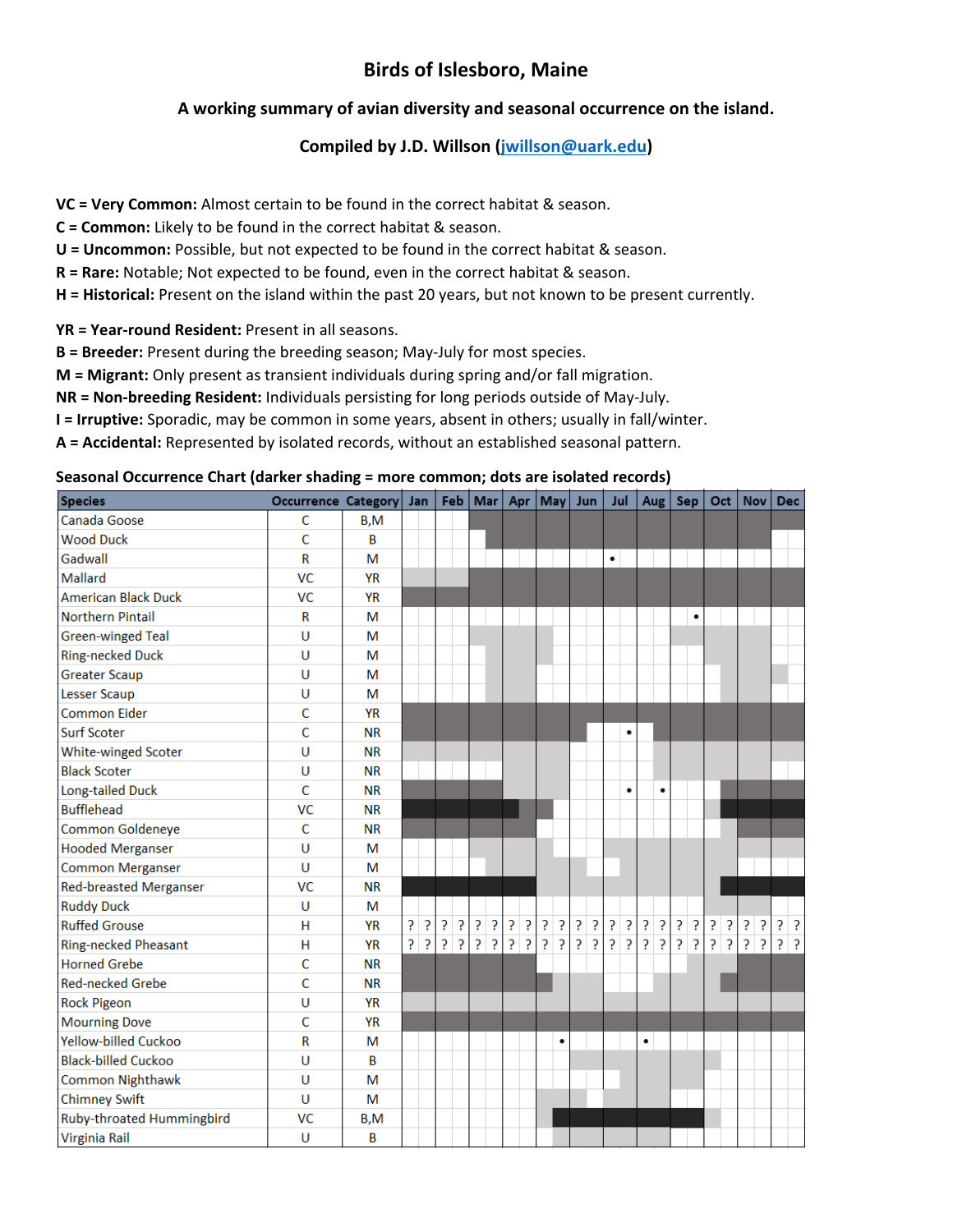| <b>Species</b>                                | Occurrence Category |           | Jan |         |   |   | Feb   Mar   Apr   May   Jun | Jul            |   | Aug   Sep | Oct   Nov | <b>Dec</b>      |
|-----------------------------------------------|---------------------|-----------|-----|---------|---|---|-----------------------------|----------------|---|-----------|-----------|-----------------|
| <b>Black-bellied Plover</b>                   | U                   | м         |     |         |   |   |                             |                |   |           |           |                 |
| <b>Semipalmated Plover</b>                    | с                   | м         |     |         |   |   |                             |                |   |           |           |                 |
| Killdeer                                      | U                   | B,M       |     |         |   |   |                             |                |   |           |           |                 |
| Whimbrel                                      | R                   | м         |     |         |   |   |                             |                |   | ۰         |           |                 |
| <b>Ruddy Turnstone</b>                        | U                   | м         |     |         |   |   |                             |                |   |           |           |                 |
| Sanderling                                    | U                   | м         |     |         |   |   |                             |                |   |           |           |                 |
| Purple Sandpiper                              | U                   | ΝR        |     |         |   |   |                             |                |   |           |           |                 |
| Least Sandpiper                               | c                   | м         |     |         |   |   |                             |                |   |           |           |                 |
| White-rumped Sandpiper                        | U                   | м         |     |         |   |   |                             |                |   |           |           |                 |
| Western Sandpiper                             | U                   | м         |     |         |   |   |                             |                | ۰ |           |           |                 |
| Pectoral Sandpiper                            | U                   | м         |     |         |   |   |                             |                | ۰ |           |           |                 |
| Semipalmated Sandpiper                        | c                   | м         |     |         |   |   |                             |                |   |           |           |                 |
| <b>Short-billed Dowitcher</b>                 | U                   | м         |     |         |   |   |                             |                |   |           |           |                 |
| American Woodcock                             | U                   | в         |     |         |   |   |                             |                |   |           |           |                 |
| Red-necked Phalarope                          | R                   | м         |     |         |   |   |                             |                |   | ۰         |           |                 |
| Spotted Sandpiper                             | Ċ                   | м         |     |         |   |   |                             |                |   |           |           |                 |
| Solitary Sandpiper                            | U                   | м         |     |         |   |   |                             |                |   |           |           |                 |
| <b>Greater Yellowlegs</b>                     | c                   | М         |     |         |   |   |                             |                |   |           |           |                 |
| Lesser Yellowlegs                             | U                   | м         |     |         |   |   |                             |                |   |           |           |                 |
| Razorbill                                     | U                   | <b>NR</b> |     |         |   |   |                             | $\bullet$      |   |           |           |                 |
| <b>Black Guillemot</b>                        | c                   | YR        |     |         |   |   |                             |                |   |           |           |                 |
| <b>Bonaparte's Gull</b>                       | c                   | <b>NR</b> |     |         |   |   |                             |                |   |           |           |                 |
| <b>Laughing Gull</b>                          | c                   | в         |     |         |   |   |                             |                |   |           |           |                 |
| <b>Ring-billed Gull</b>                       | c                   | <b>NR</b> |     |         |   |   |                             |                |   |           |           |                 |
| <b>Herring Gull</b>                           | vc                  | YR        |     |         |   |   |                             |                |   |           |           |                 |
| Lesser Black-backed Gull                      | R                   | <b>NR</b> |     |         |   | ۰ |                             |                |   |           |           |                 |
| <b>Glaucous Gull</b>                          | R                   | <b>NR</b> |     |         |   |   |                             |                |   |           |           | ٠               |
| <b>Great Black-backed Gull</b>                | c                   | YR        |     |         |   |   |                             |                |   |           |           |                 |
| <b>Common Tern</b>                            | c                   | в         |     |         |   |   |                             |                |   |           |           |                 |
| Red-throated Loon                             | U                   | M,NR      |     |         |   |   |                             | ۰              |   |           |           |                 |
| Common Loon                                   | VC                  | YR        |     |         |   |   |                             |                |   |           |           |                 |
| Wilson's Storm-Petrel                         | U                   | м         |     |         |   |   |                             |                |   |           |           |                 |
| Northern Gannet                               | U                   | ΝR        |     |         |   |   |                             |                |   |           |           |                 |
| <b>Great Cormorant</b>                        | U                   | <b>NR</b> |     |         |   |   |                             |                |   |           |           |                 |
| Double-crested Cormorant                      | VC                  | B,M       |     |         |   |   |                             |                |   |           |           |                 |
| American Bittern                              | U                   | M         |     |         |   |   |                             |                |   |           |           |                 |
| <b>Great Blue Heron</b>                       | Ċ                   | B,M       |     |         |   |   |                             |                |   |           |           |                 |
|                                               |                     |           |     |         |   |   |                             |                |   |           |           |                 |
| <b>Great Egret</b>                            | R                   | М         |     |         |   |   |                             | ٠<br>$\bullet$ | ٠ |           |           |                 |
| <b>Snowy Egret</b><br><b>Green Heron</b>      | R                   | М         |     |         |   |   | $\bullet$                   |                |   |           |           |                 |
|                                               | R<br>U              | м<br>М    |     |         |   |   |                             | ٠              |   |           |           |                 |
| <b>Turkey Vulture</b><br><b>Black Vulture</b> |                     | А         |     |         |   |   |                             | ۰              |   |           |           |                 |
|                                               | R                   |           |     |         |   |   |                             |                |   |           |           |                 |
| Osprey<br>Northern Harrier                    | c                   | B,M       |     |         |   |   |                             |                |   |           |           |                 |
|                                               | U                   | M         |     |         | ۰ |   |                             |                |   |           |           |                 |
| Sharp-shinned Hawk                            | Ċ                   | B,M       |     |         |   |   |                             |                |   |           |           |                 |
| Cooper's Hawk                                 | C                   | B,M       |     |         |   |   |                             |                |   |           |           |                 |
| <b>Bald Eagle</b>                             | C                   | <b>YR</b> |     |         |   |   |                             |                |   |           |           |                 |
| <b>Broad-winged Hawk</b>                      | $\mathsf C$         | B,M       |     |         |   |   |                             |                |   |           |           |                 |
| <b>Red-tailed Hawk</b>                        | U                   | M,NR      |     |         |   |   |                             |                |   |           |           |                 |
| Rough-legged Hawk                             | R                   | <b>NR</b> |     |         |   |   |                             |                |   |           |           | $\cdot$ $\cdot$ |
| Snowy Owl                                     | R                   | NR,I      |     |         |   |   |                             |                |   |           |           | ۰<br>$\bullet$  |
| Northern Hawk Owl                             | R                   | А         | ۰   |         |   |   |                             |                |   |           |           |                 |
| <b>Barred Owl</b>                             | U                   | YR        |     |         |   |   |                             |                |   |           |           |                 |
| Northern Saw-whet Owl                         | U                   | M,NR,I    |     | ? ? ? ? |   |   |                             |                |   |           |           |                 |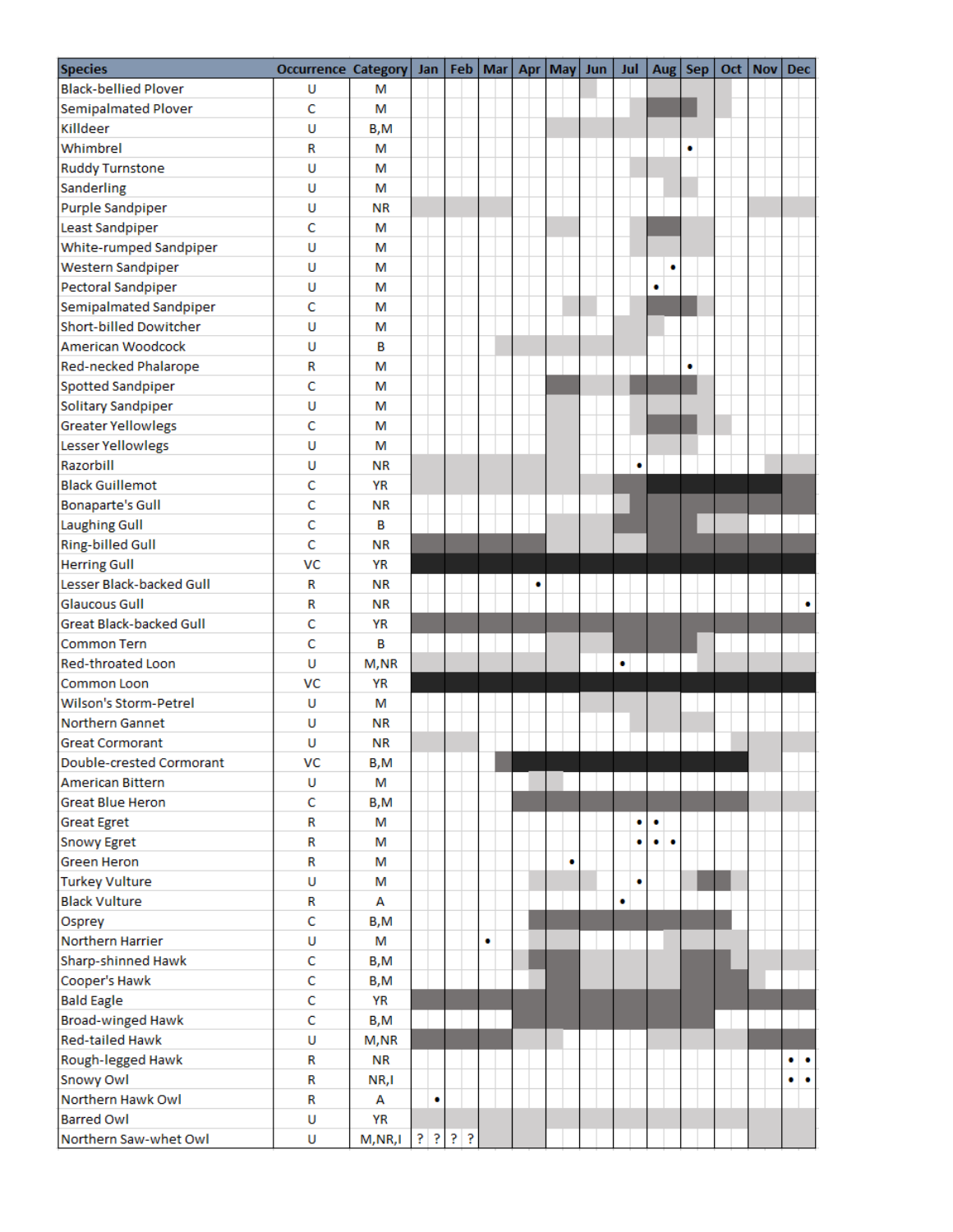| <b>Species</b>                  | <b>Occurrence Category</b> |           | Jan | Feb | <b>Mar</b> |   | Apr May   | Jun | Jul |   | Aug   Sep | Oct <sub>1</sub> | <b>Nov</b> | <b>Dec</b> |
|---------------------------------|----------------------------|-----------|-----|-----|------------|---|-----------|-----|-----|---|-----------|------------------|------------|------------|
| <b>Belted Kingfisher</b>        | C                          | м         |     |     |            |   |           |     |     |   |           |                  |            |            |
| Yellow-bellied Sapsucker        | $\mathbf C$                | м         |     |     |            |   |           |     |     |   |           |                  |            |            |
| <b>Red-bellied Woodpecker</b>   | U                          | <b>YR</b> |     |     |            |   |           |     |     |   |           |                  |            |            |
| Downy Woodpecker                | <b>VC</b>                  | <b>YR</b> |     |     |            |   |           |     |     |   |           |                  |            |            |
| Hairy Woodpecker                | VC                         | YR        |     |     |            |   |           |     |     |   |           |                  |            |            |
| Pileated Woodpecker             | c                          | <b>YR</b> |     |     |            |   |           |     |     |   |           |                  |            |            |
| <b>Northern Flicker</b>         | $\mathsf{C}$               | B,M       |     |     |            |   |           |     |     |   |           |                  |            |            |
| American Kestrel                | U                          | м         |     |     |            |   |           |     |     |   |           |                  |            |            |
| Merlin                          | C                          | м         |     |     |            |   |           |     |     |   |           |                  |            |            |
| Peregrine Falcon                | U                          | м         |     |     |            |   |           |     |     |   |           |                  |            |            |
| Olive-sided Flycatcher          | R                          | м         |     |     |            |   | ۰         |     |     |   |           |                  |            |            |
| Eastern Wood-Pewee              | $\mathbf C$                | B,M       |     |     |            |   |           |     |     |   |           |                  |            |            |
| Yellow-bellied Flycatcher       | R                          | М         |     |     |            |   |           |     |     |   | ۰         |                  |            |            |
| Alder Flycatcher                | U                          | B         |     |     |            |   |           |     |     |   |           |                  |            |            |
| Least Flycatcher                | C                          | м         |     |     |            |   |           |     |     |   |           |                  |            |            |
| <b>Eastern Phoebe</b>           | VC                         | B,M       |     |     |            |   |           |     |     |   |           |                  |            |            |
| <b>Great Crested Flycatcher</b> | U                          | м         |     |     |            |   |           |     |     |   |           |                  |            |            |
| <b>Eastern Kingbird</b>         | U                          | в         |     |     |            |   |           |     |     |   |           |                  |            |            |
| <b>Blue-headed Vireo</b>        | $\mathbf C$                | B,M       |     |     |            |   |           |     |     |   |           |                  |            |            |
| Philadelphia Vireo              | U                          | м         |     |     |            |   |           |     |     |   |           |                  |            |            |
| <b>Warbling Vireo</b>           | U                          | B,M       |     |     |            |   |           |     |     |   |           |                  |            |            |
| Red-eyed Vireo                  | <b>VC</b>                  | B,M       |     |     |            |   |           |     |     |   |           |                  |            |            |
| Northern Shrike                 | R                          | <b>NR</b> |     |     |            |   |           |     |     |   |           |                  | $\bullet$  |            |
| <b>Blue Jay</b>                 | $\mathbf{C}$               | YR        |     |     |            |   |           |     |     |   |           |                  |            |            |
| <b>American Crow</b>            | <b>VC</b>                  | YR        |     |     |            |   |           |     |     |   |           |                  |            |            |
| Common Raven                    | c                          | YR        |     |     |            |   |           |     |     |   |           |                  |            |            |
| Black-capped Chickadee          | <b>VC</b>                  | YR        |     |     |            |   |           |     |     |   |           |                  |            |            |
| <b>Tufted Titmouse</b>          | U                          | в         |     |     |            |   |           |     |     |   |           |                  |            |            |
| <b>Horned Lark</b>              | R                          | м         |     |     |            |   |           |     |     |   |           |                  | ٠          |            |
| Northern Rough-winged Swallow   | U                          | М         |     |     |            |   |           |     |     |   |           |                  |            |            |
| <b>Tree Swallow</b>             | C                          | B         |     |     |            |   |           |     |     |   |           |                  |            |            |
| <b>Barn Swallow</b>             | U                          | B         |     |     |            |   |           |     |     |   |           |                  |            |            |
| <b>Cliff Swallow</b>            | R                          | M         |     |     |            |   |           |     |     | ٠ |           |                  |            |            |
| <b>Ruby-crowned Kinglet</b>     | $\mathbf C$                | М         |     |     |            |   |           |     |     |   |           |                  |            |            |
| Golden-crowned Kinglet          | c                          | YR        |     |     |            |   |           |     |     |   |           |                  |            |            |
| Red-breasted Nuthatch           | <b>VC</b>                  | YR        |     |     |            |   |           |     |     |   |           |                  |            |            |
| White-breasted Nuthatch         | c                          | YR        |     |     |            |   |           |     |     |   |           |                  |            |            |
| <b>Brown Creeper</b>            | c                          | YR        |     |     |            |   |           |     |     |   |           |                  |            |            |
| <b>Blue-gray Gnatcatcher</b>    | R                          | M         |     |     |            |   | $\bullet$ |     |     | ٠ | $\bullet$ |                  |            |            |
| <b>House Wren</b>               | U                          | м         |     |     |            |   |           |     |     |   |           |                  |            |            |
| <b>Winter Wren</b>              | c                          | B,M       |     |     |            |   |           |     |     |   |           |                  |            |            |
| Marsh Wren                      | R                          | A         |     |     |            |   |           |     |     |   |           |                  |            | ۰          |
| Carolina Wren                   | U                          | YR        |     |     |            |   |           |     |     |   |           |                  |            |            |
| <b>European Starling</b>        | c                          | YR        |     |     |            |   |           |     |     |   |           |                  |            |            |
| <b>Gray Catbird</b>             | VC                         | B,M       |     |     |            |   |           |     |     |   |           |                  |            |            |
| <b>Brown Thrasher</b>           | R                          | B         |     |     |            |   |           |     |     |   |           |                  |            |            |
| <b>Eastern Bluebird</b>         | U                          | B,M       |     |     |            |   |           |     |     |   |           |                  |            |            |
| Veery                           | R                          | М         |     |     |            |   | ۰         |     |     |   |           |                  |            |            |
| Gray-cheeked Thrush             | R                          | м         |     |     |            |   | ۰         |     |     |   |           |                  |            |            |
| Swainson's Thrush               | U                          | м         |     |     |            |   |           |     |     |   |           |                  |            |            |
| <b>Hermit Thrush</b>            | VC                         | B,M       |     |     |            |   |           |     |     |   |           |                  |            |            |
| <b>Wood Thrush</b>              | U                          | в         |     |     |            |   |           |     |     |   |           |                  |            |            |
| American Robin                  | VC                         | YR,M      |     |     |            |   |           |     |     |   |           |                  |            |            |
| <b>Bohemian Waxwing</b>         | R                          | ı         |     |     |            | ۰ |           |     |     |   |           |                  |            |            |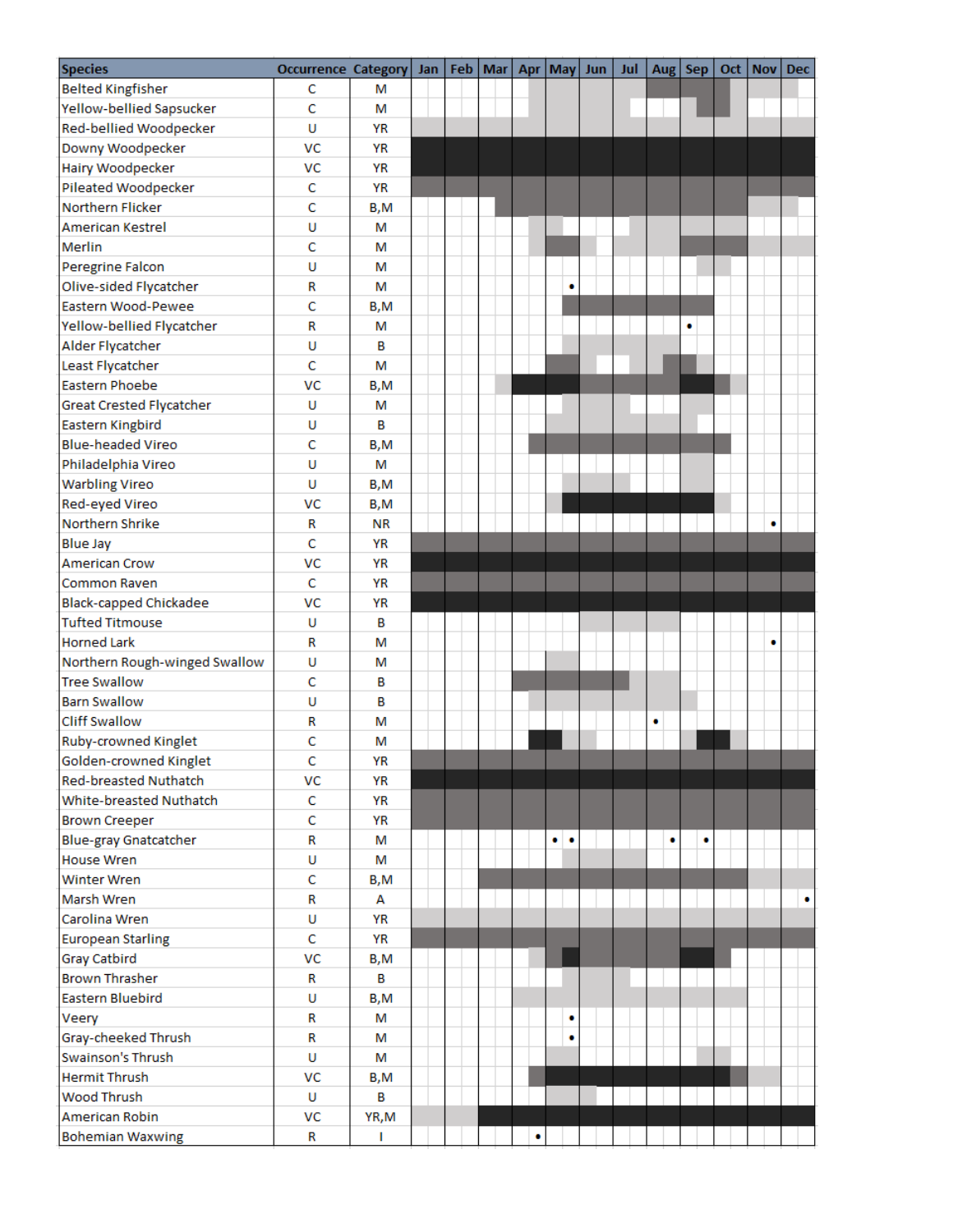| <b>Species</b>                     | Occurrence Category |           | Jan | Feb | Mar | Apr   May   Jun |   | Jul      |   | Aug Sep | Oct <sub>1</sub> | <b>Nov</b> | <b>Dec</b> |
|------------------------------------|---------------------|-----------|-----|-----|-----|-----------------|---|----------|---|---------|------------------|------------|------------|
| <b>Cedar Waxwing</b>               | C                   | B,M       |     |     |     |                 |   |          |   |         |                  |            |            |
| <b>Evening Grosbeak</b>            | U                   | т         |     |     |     |                 |   |          |   |         |                  |            |            |
| <b>Pine Grosbeak</b>               | U                   | т         |     |     |     |                 |   |          |   |         |                  |            |            |
| <b>House Finch</b>                 | U                   | YR        |     |     |     | ۰               |   |          | ۰ |         |                  |            |            |
| <b>Purple Finch</b>                | C                   | B,M       |     |     |     |                 |   |          |   |         |                  |            |            |
| <b>Common Redpoll</b>              | U                   | I         |     |     |     |                 |   |          |   |         |                  |            |            |
| <b>Red Crossbill</b>               | U                   | B,I       |     |     |     |                 |   |          |   |         |                  |            |            |
| White-winged Crossbill             | U                   | т         |     |     |     |                 |   |          |   | ۰       |                  |            |            |
| <b>Pine Siskin</b>                 | U                   | B,I       |     |     |     |                 |   |          |   |         |                  |            |            |
| American Goldfinch                 | VC                  | <b>YR</b> |     |     |     |                 |   |          |   |         |                  |            |            |
| <b>Snow Bunting</b>                | R                   | м         |     |     |     |                 |   |          |   |         |                  | ۰          |            |
| <b>Chipping Sparrow</b>            | Ċ                   | в         |     |     |     |                 |   |          |   |         |                  |            |            |
| American Tree Sparrow              | Ċ                   | <b>NR</b> |     |     |     |                 |   |          |   |         |                  |            |            |
| Dark-eyed Junco                    | VC                  | YR,M      |     |     |     |                 |   |          |   |         |                  |            |            |
| White-crowned Sparrow              | U                   | М         |     |     |     |                 |   |          |   |         |                  |            |            |
| White-throated Sparrow             | Ċ                   | YR,M      |     |     |     |                 |   |          |   |         |                  |            |            |
| Savannah Sparrow                   | U                   | м         |     |     |     |                 |   |          |   |         |                  |            |            |
| Song Sparrow                       | VC                  | B,M       |     |     |     |                 |   |          |   |         |                  |            |            |
| <b>Lincoln's Sparrow</b>           | U                   | м         |     |     |     |                 |   |          |   |         |                  |            |            |
| <b>Swamp Sparrow</b>               | C                   | B,M       |     |     |     |                 |   |          |   |         |                  |            |            |
| <b>Eastern Towhee</b>              | R                   | А         |     |     |     | ٠               | ٠ | . .<br>٠ |   |         |                  |            |            |
| <b>Baltimore Oriole</b>            | U                   | B         |     |     |     |                 |   |          |   |         |                  |            |            |
| <b>Red-winged Blackbird</b>        | Ċ                   | В         |     |     |     |                 |   |          |   |         |                  |            |            |
| <b>Brown-headed Cowbird</b>        | Ċ                   | в         |     |     |     |                 |   |          |   |         |                  |            |            |
| <b>Rusty Blackbird</b>             | U                   | м         | ٠   |     |     |                 |   |          |   |         |                  |            |            |
| Common Grackle                     | c                   | B,M       |     |     |     |                 |   |          |   |         |                  |            |            |
| Ovenbird                           | Ċ                   | B,M       |     |     |     |                 |   |          |   |         |                  |            |            |
| Northern Waterthrush               | U                   | B,M       |     |     |     |                 |   |          |   |         |                  |            |            |
| Black-and-white Warbler            | VC                  | B,M       |     |     |     |                 |   |          |   |         |                  |            |            |
| <b>Tennessee Warbler</b>           | U                   | м         |     |     |     |                 | ٠ | ۰        |   |         |                  |            |            |
| Orange-crowned Warbler             | R                   | м         |     |     |     |                 |   |          |   | ٠       |                  |            |            |
| Nashville Warbler                  | Ċ                   | B,M       |     |     |     |                 |   |          |   |         |                  |            |            |
| Common Yellowthroat                | VC                  | B,M       |     |     |     |                 |   |          |   |         |                  |            |            |
| American Redstart                  | VC                  | B,M       |     |     |     |                 |   |          |   |         |                  |            |            |
| Cape May Warbler                   | U                   | м         |     |     |     |                 |   |          |   |         |                  |            |            |
| Northern Parula                    | VC                  | B,M       |     |     |     |                 |   |          |   |         |                  |            |            |
| Magnolia Warbler                   | с                   | B,M       |     |     |     |                 |   |          |   |         |                  |            |            |
| Bay-breasted Warbler               | U                   | м         |     |     |     |                 |   |          |   |         |                  |            |            |
| <b>Blackburnian Warbler</b>        | Ċ                   | B,M       |     |     |     |                 |   |          |   |         |                  |            |            |
| Yellow Warbler                     | C                   | B,M       |     |     |     |                 |   |          |   |         |                  |            |            |
| Chestnut-sided Warbler             | c                   | B,M       |     |     |     |                 |   |          |   |         |                  |            |            |
| <b>Blackpoll Warbler</b>           | Ċ                   | М         |     |     |     |                 |   |          |   |         |                  |            |            |
| <b>Black-throated Blue Warbler</b> | Ċ                   | м         |     |     |     |                 |   |          |   |         |                  |            |            |
| Palm Warbler                       | C                   | м         |     |     |     |                 |   |          |   |         |                  |            |            |
| Pine Warbler                       | U                   | B,M       |     |     |     |                 |   |          |   |         |                  |            |            |
| Yellow-rumped Warbler              | VC                  | B,M       |     |     |     |                 |   |          |   |         |                  |            |            |
| Black-throated Green Warbler       | VC                  | B,M       |     |     |     |                 |   |          |   |         |                  |            |            |
| Canada Warbler                     | U                   | м         |     |     |     |                 |   | ٠        |   |         |                  |            |            |
| Wilson's Warbler                   | U                   | м         |     |     |     |                 |   |          |   |         |                  |            |            |
| <b>Scarlet Tanager</b>             | U                   | B,M       |     |     |     |                 |   |          |   |         |                  |            |            |
| Northern Cardinal                  | c                   | YR        |     |     |     |                 |   |          |   |         |                  |            |            |
| Rose-breasted Grosbeak             | U                   | M         |     |     |     |                 |   |          |   |         |                  |            |            |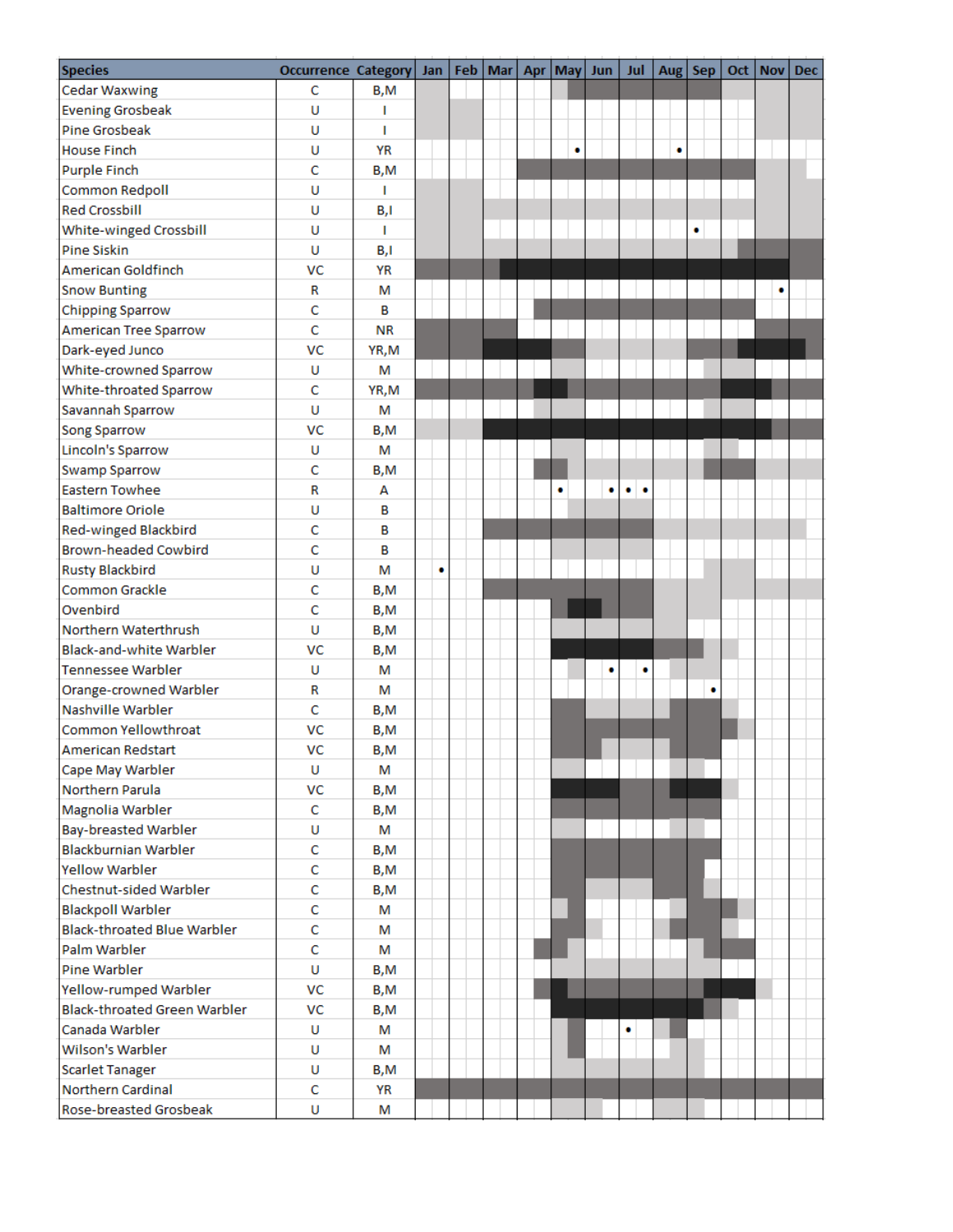# **Species Accounts**

### **Feeder Birds**

*Downy Woodpecker and Hairy Woodpecker* – The most common woodpeckers on the island, seemingly equally common and found in all habitats.

*Black‐capped Chickadee* – Very common year round, often as pairs during the breeding season and in groups or mixed flocks with other songbirds in the non‐breeding season*.*

*American Goldfinch* – Very common as pairs in bright breeding plumage April – August. Molting into drab olive plumage and forming larger nomadic flocks late summer – early winter. Easily identified by "po-ta-to-chip" flight call.

*Purple Finch* – Common breeder, especially in more coniferous areas of the island. Examine birds carefully to differentiate from *House Finch*, which is seemingly rare on Islesboro, despite being common on the mainland.

*Red‐breasted Nuthatch* – Very common year‐round, especially in coniferous forest areas. Mixes freely with chickadees and mixed songbird flocks.

*White‐breasted Nuthatch* – Common year‐round, but never in large numbers. Usually in deciduous forest habitats and around feeders.

*Ruby‐throated Hummingbird* – Very common in gardens and around feeders from early May – late September. The only regularly-occurring hummingbird in the Northeast, but scrutinize/report any hummingbirds seen after October 1<sup>st</sup>, as vagrant western species are possible.

*Blue Jay* – Common year‐round in a variety of habitats. Large flocks may be seen during migration in May and Sept/Oct.

*Mourning Dove* – Common year‐round in a variety of habitats, especially around yards and feeders.

*White‐throated Sparrow* – Common breeder and very common migrant, especially in October. The most common sparrow in forested areas. Outside of the breeding season, often forms the core of mixed-species sparrow flocks in forested and brushy habitats.

*Chipping Sparrow* – Common breeder (April‐Oct) in open areas. Generally seen in pairs or small groups. Be alert in Sept/Oct for similar (but rare) Clay‐colored Sparrow.

*Northern Cardinal* – Relatively common year‐round resident, but more conspicuous in the winter. Usually around homes and feeders.

*Red‐bellied Woodpecker* – Uncommon and variable in numbers year‐to‐year. A southern species expanding northward in residential areas. Usually found in deciduous forest and around feeders. Few records on the island since 2017.

*Carolina Wren* – Uncommon and variable in numbers year‐to‐year. A southern species expanding northward in residential areas. Individuals seen sporadically during migration, but has nested, most recently apparently nesting at Turtle Head in 2021.

*Tufted Titmouse* – Uncommon; one record of an apparent family group in summer 2021 in the Dark Harbor area. A southern species expanding northward in residential areas.

*Irruptive Winter Species* – Several irruptive species are often seen at feeders, including *Pine Siskin*, *Common Redpoll, Evening Grosbeak*, and *Pine Grosbeak*. See species accounts below.

*Migrants* – Several migrant species often show up at feeders, including *Rose‐breasted Grosbeak* and *Baltimore Oriole* (attracted to oranges or jelly) in May and Aug/Sept. In fall and early winter, migrant sparrows including *Song Sparrow*, *Dark‐eyed Junco*, *American Tree Sparrow*, *White‐crowned Sparrow* (uncommon), *Eastern Towhee* (rare), and *Lincoln's Sparrow* (uncommon) also join mixed flocks at feeders. See species accounts below.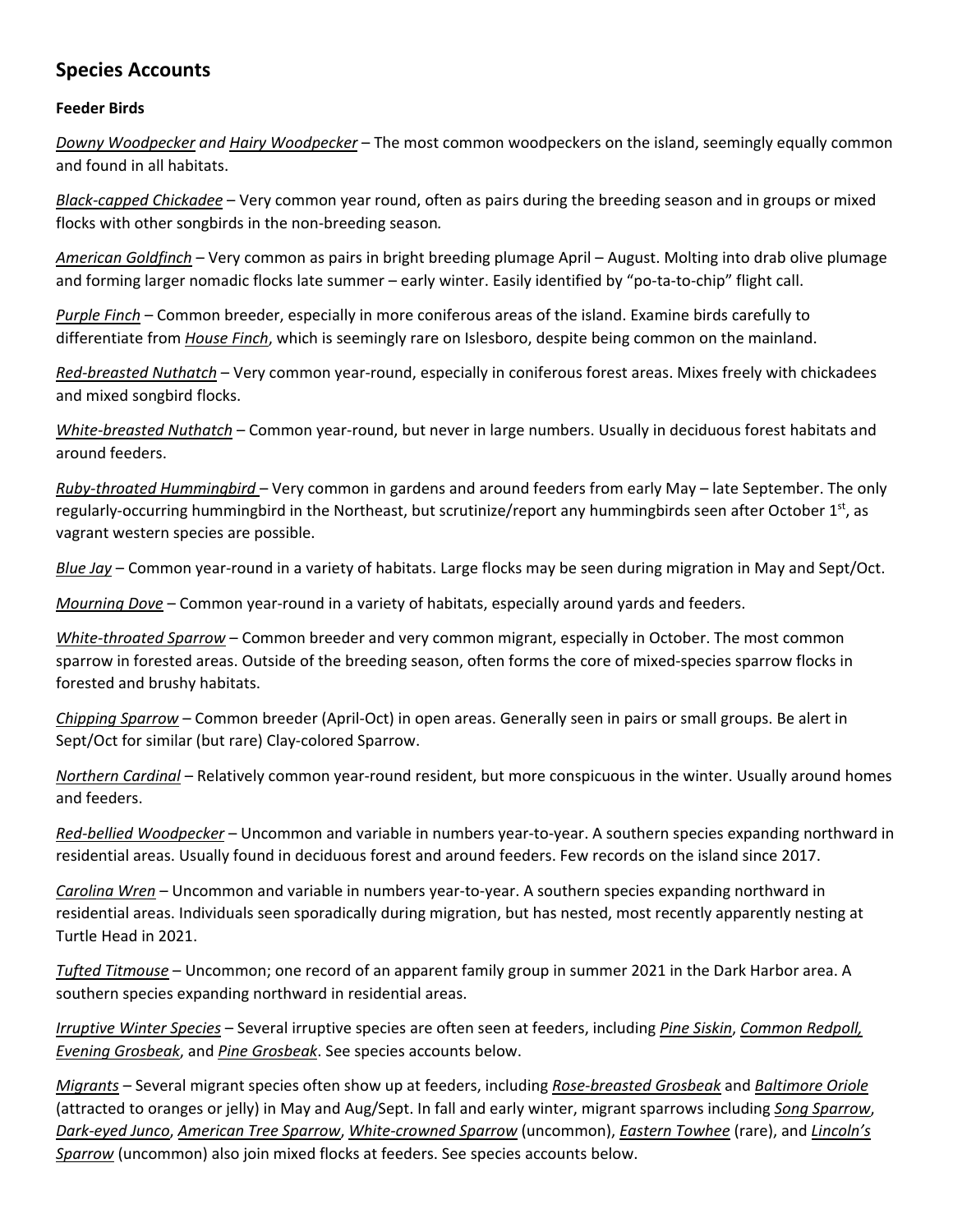*"Blackbirds"* – *Red‐winged Blackbirds*, *Common Grackles*, *European Starlings*, and *Brown‐headed Cowbirds* often visit feeders, especially during early spring (March/April), when they sometimes form large flocks. Scrutinize blackbirds in October – Feb for *Rusty Blackbird*, which is uncommon and noteworthy.

#### **Breeding Songbirds**

*Black‐billed Cuckoo* – Uncommon apparent breeder in deciduous parts of the island. More often heard than seen.

*Pileated Woodpecker* – Common year‐round in small numbers. Our largest and most impressive woodpecker, excavating large holes in dead trees in search of insects. Seldom visits feeders.

*Northern Flicker* – Common migrant and breeder. Often perch and call from tall snags and may be seen on the ground, which is uncommon for woodpeckers. Seldom visits feeders.

*Eastern Kingbird* – Uncommon breeder in open areas.

*Eastern Wood‐Pewee* – Common breeder. More often heard than seen.

*Alder Flycatcher* – The most common Empid flycatcher on the island, outside of peak migration. Localized breeder in Alder thickets. Seldom seen after singing slows in June.

*Eastern Phoebe* – Common breeder and very common migrant, arriving earlier (late March) and staying later (Mid‐ October) than most other flycatchers. Especially common in edge habitats and around yards.

*Great Crested Flycatcher* – Fairly common migrant and uncommon breeder in deciduous areas. More often heard than seen.

*Red‐eyed Vireo* – Very Common breeder mid‐May‐Sept. Often stays high in the trees but sings incessantly all summer.

*Blue‐headed Vireo* – Common breeder and very common migrant, more common than Red‐eyed Vireo in coniferous areas; also arrives earlier (Mid‐April) and leaves later (Mid‐October).

*American Crow* – Common year‐round resident. Unlike Common Raven, often seen in small flocks that are fairly tolerant of humans.

*Common Raven* – Common year‐round resident, but never in large numbers. Usually seen as singles or pairs. Fairly shy of humans; usually seen flying past or heard croaking in the distance.

*Tree Swallow* – The most common swallow on the island, April‐August. Pairs nest in tree holes and bluebird boxes in open areas and around fresh water. Larger groups are usually present at the Meadow Pond during migration.

*Barn Swallow* – Locally common breeder, April‐Sept. Nests mostly in older buildings (barns, porches) in open areas.

*Golden‐crowned Kinglet* – Common year‐round, especially in more coniferous areas. Apparently most common in Oct – Dec, but it may just be that their thin calls and small size get overshadowed by more visible species in the summer. Often form single species flocks, rather than joining mixed flocks, but may associate with Brown Creeper and Red‐ breasted Nuthatch.

*Brown Creeper* – Common year‐round, but never in large numbers and often inconspicuous. Frequently accompanies flocks of Golden‐crowned Kinglets.

*House Wren* – Uncommon apparent breeder. There are surprisingly few records of this familiar yard bird on the island.

*Winter Wren* – By far the most common wren on Islesboro, but often inconspicuous. Most readily located during breeding season when males sing loudly from conifer treetops. Most Winter Wrens in Maine move south in October, but a few can often be found lingering in coniferous areas on Islesboro into December. Some may overwinter.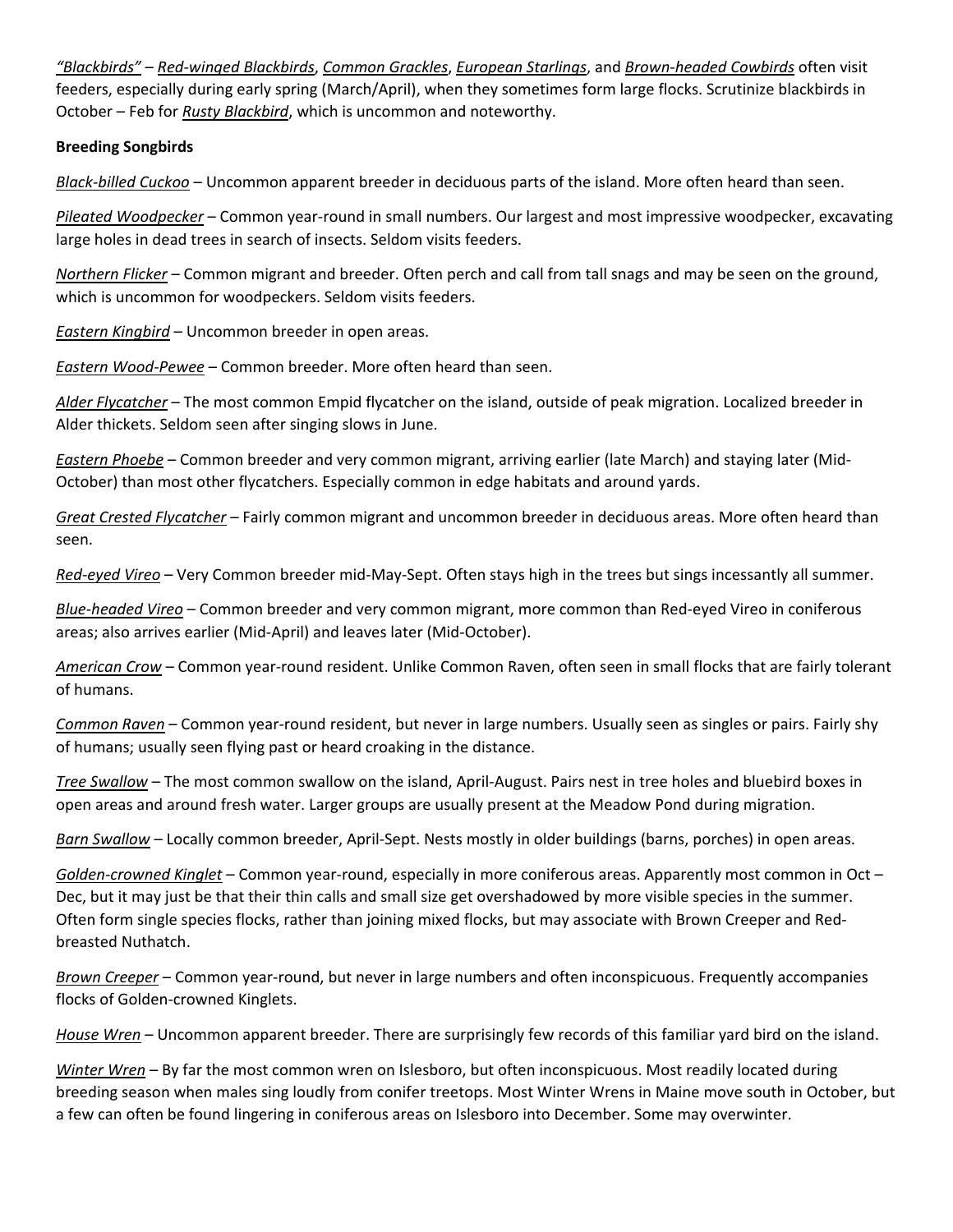*European Starling* – Common year‐round. Usually in pairs or small groups in summer, and larger flocks in early spring, and fall-early winter. Prefers lawns and other open areas.

*Gray Catbird* – Common breeder and very common migrant, especially in brushy and edge habitats. Generally present May‐October, but occasionally linger later into the fall.

*Brown Thrasher* – Uncommon to rare in brushy and edge habitats; likely breeds on the island occasionally.

*Eastern Bluebird* – Uncommon and localized breeder in open areas. Most consistent location in recent years is the Blueberry Hill area. Bluebirds linger quite late into the fall and are most apparent in October.

*Hermit Thrush* – By far the most common woodland thrush on the island, and the only species likely to be seen outside of migration (May, Sept‐early Oct). Very common in wooded areas from April‐October, with occasional individuals lingering later into the fall. On summer evenings, their ethereal song is magical.

*Wood Thrush* – Rare and local in deciduous areas. Only a couple of records of singing males in June; unclear if they regularly breed on the island.

*American Robin* – Very common most of the year. Most leave for the depths of winter, but a few may remain around apple and crabapple trees that are holding fruit.

*Cedar Waxwing* – Common much of the year, as long as berries are available. Small groups frequent serviceberries in the summer; larger flocks form in the fall and particularly favor crabapples in the early winter. Check flocks carefully for Bohemian Waxwing in late fall and winter.

*Dark‐eyed Junco* – Common migrant and uncommon breeder. In summer, pairs are local in coniferous areas. Very common early and late in migration (Mar/April and Oct/Nov) in small flocks in a variety of habitats and around feeders.

*Song Sparrow* – Common breeder and migrant. The most common sparrow in open and brushy habitats most of the year, but can be secretive. In summer, pairs skulk in brushy areas, yards, and along the coastline. In migration, join mixed sparrow flocks and sometimes visit the ground under feeders. Most depart in early winter, but a few may linger through the winter.

*Swamp Sparrow* – Common migrant and uncommon and localized breeder around fresh water. Marsh along the Meadow Pond is probably the most reliable location, but pairs are found in other marshy or boggy areas as well. Much more numerous in migration (late Sept‐Oct; April‐early May), joining mixed sparrow flocks in more varied habitats.

*Eastern Towhee* – Rare migrant and breeder. One record of a breeding pair in Dark Harbor in 2019. One migrant record in early May at an up-island feeder.

*Baltimore Oriole* – Uncommon migrant and apparent breeder in deciduous areas, with most island records in May‐July. Will visit feeders with oranges/jelly. Individuals occasionally show up at feeders into the fall and even early winter.

*Red‐winged Blackbird* and *Common Grackle* – Common breeders and migrants, especially around fresh water. Good numbers breed around the Meadow Pond, but generally depart by early August. May form flocks in non‐breeding season, lingering into early winter.

*Ovenbird* – Common breeder and migrant, May‐Sept. Obvious and widespread when singing in May and June, but inconspicuous thereafter.

*Northern Waterthrush* – Uncommon migrant and rare breeder, usually around swampy areas, May‐Sept. Most regular breeding location is in skunk cabbage swamp near the entrance to Turtle Head Road.

*Black‐and‐white Warbler* – Common breeder and migrant, late April‐early Oct. Creeps along tree trunks like a nuthatch.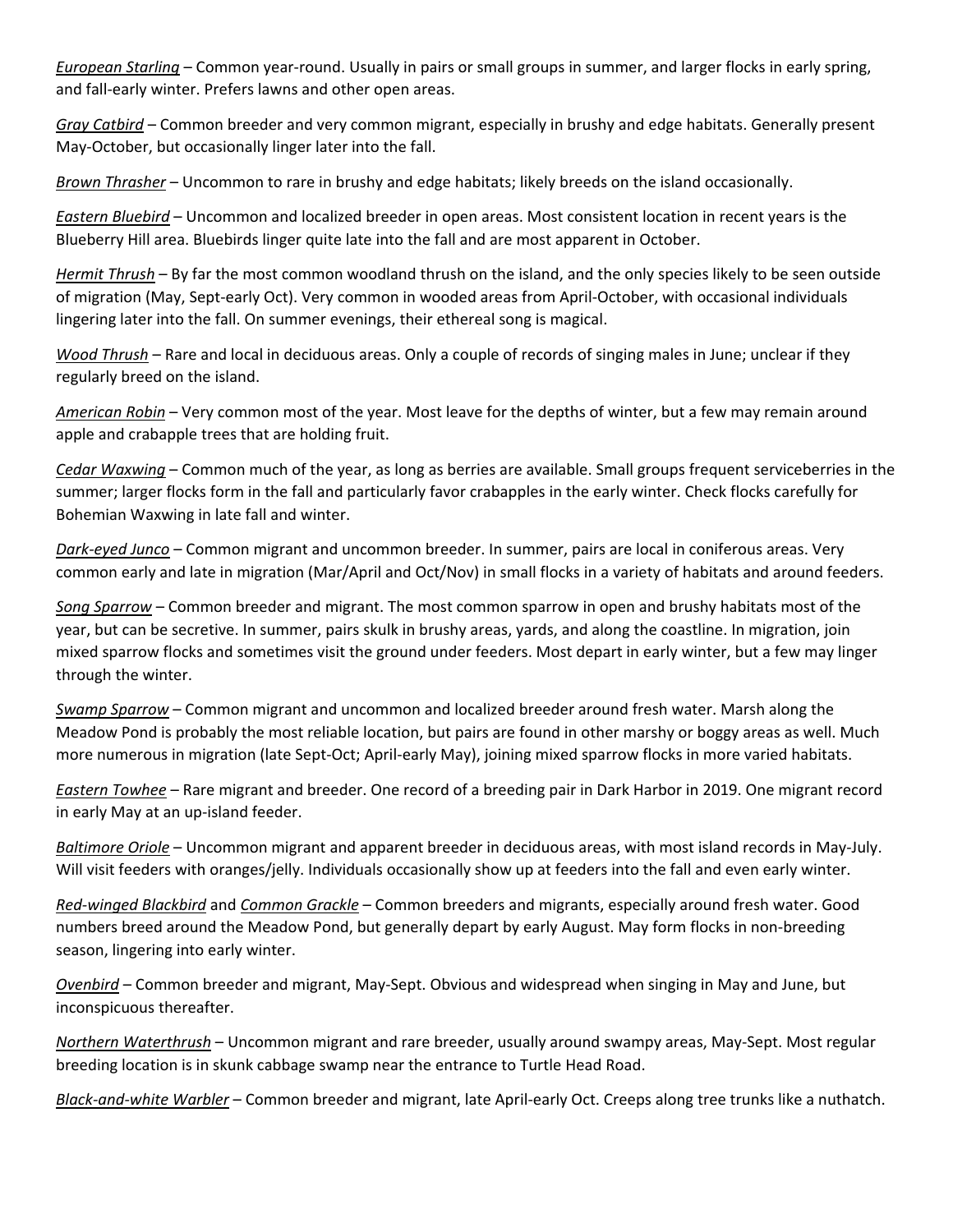*Nashville Warbler* – Fairly common migrant and uncommon breeder, May‐Sept. Preferred breeding habitat is early successional deciduous forest, which is limited on the island. This species has disappeared from several reliable breeding locations in the past 15 years as trees have matured.

*Common Yellowthroat* – Common breeder and very common migrant, May‐early Oct. Prefers marshy or brushy areas with open canopy, but may be found nearly anywhere in migration.

*Northern Parula* – Very common breeder and migrant, May‐early Oct, in a variety of habitats.

*Magnolia Warbler* – Common breeder and migrant, May‐Sept. Most common in mixed forest with young conifers present.

*Blackburnian Warbler* – Common breeder and migrant, May‐Sept. May be overlooked due to tendency to stay high in the canopy and high‐pitched song that can be drowned out by louder species.

*Yellow Warbler* – Common breeder and migrant, May‐early Sept. Prefers open, brushy habitats during breeding season. Migrates earlier than most other warblers, with peak migration in August.

*Chestnut‐sided Warbler* – Common migrant and rare breeder, May‐Sept.

*Pine Warbler* – Uncommon breeder and migrant, April‐Oct. Usually associated with stands of White Pine, which are limited on the island.

*Yellow‐rumped Warbler* – Common breeder and very common migrant April‐early Nov. Flocks of 'butter‐butts' often dominate the songbird assemblage late in fall migration (late Sept‐early Nov). In breeding season, pairs prefer mixed forests.

*Black‐throated Green Warbler* – The most common breeding warbler on the island, May‐Sept. During the early summer it is hard to find a spot on the island where their 'zee-zee-ze-zo-zeeee' song can't be heard.

*Scarlet Tanager* – Uncommon migrant and probable breeder, May‐Sept. Sporadic summer records suggest breeding, but has not been seen regularly at any particular location. This is the expected tanager species in summer, but scrutinize and report any tanagers seen after Oct 1, as vagrant Summer and Western Tanagers are found somewhat regularly in coastal Maine in the late fall.

#### **Migrant and Wintering Songbirds**

*Yellow‐billed Cuckoo* – Rare migrant. A common species of southern deciduous woods, reaching the northern edge of its breeding range in our region. One record from Turtle Head in late May, another from the Dark Harbor area in mid‐ August.

*Common Nighthawk* – Uncommon and declining. Typically flying overhead at dusk in late July‐Sept, sometimes in flocks.

*Chimney Swift* – Uncommon spring and fall migrant, often identified by twittering flight calls.

*Yellow‐bellied Sapsucker* – Fairly common spring and common fall migrant, especially in late Sept‐early Oct. A couple of summer records suggest possible breeding. Virtually never visits feeders. Repeatedly visits particular trees, especially apples, to feed on sap.

*Olive‐sided Flycatcher* – Rare migrant, usually late May/early June. One record from Turtle Head in May. Often perches conspicuously.

*Yellow‐bellied Flycatcher* – Rare migrant, somewhat more common in fall. One record from Turtle Head in September.

*Least Flycatcher* – Common migrant, usually the most common Empid flycatcher during migration in May and late August/early September. ID can often be confirmed by call and song. Breeding possible, but not confirmed on the island.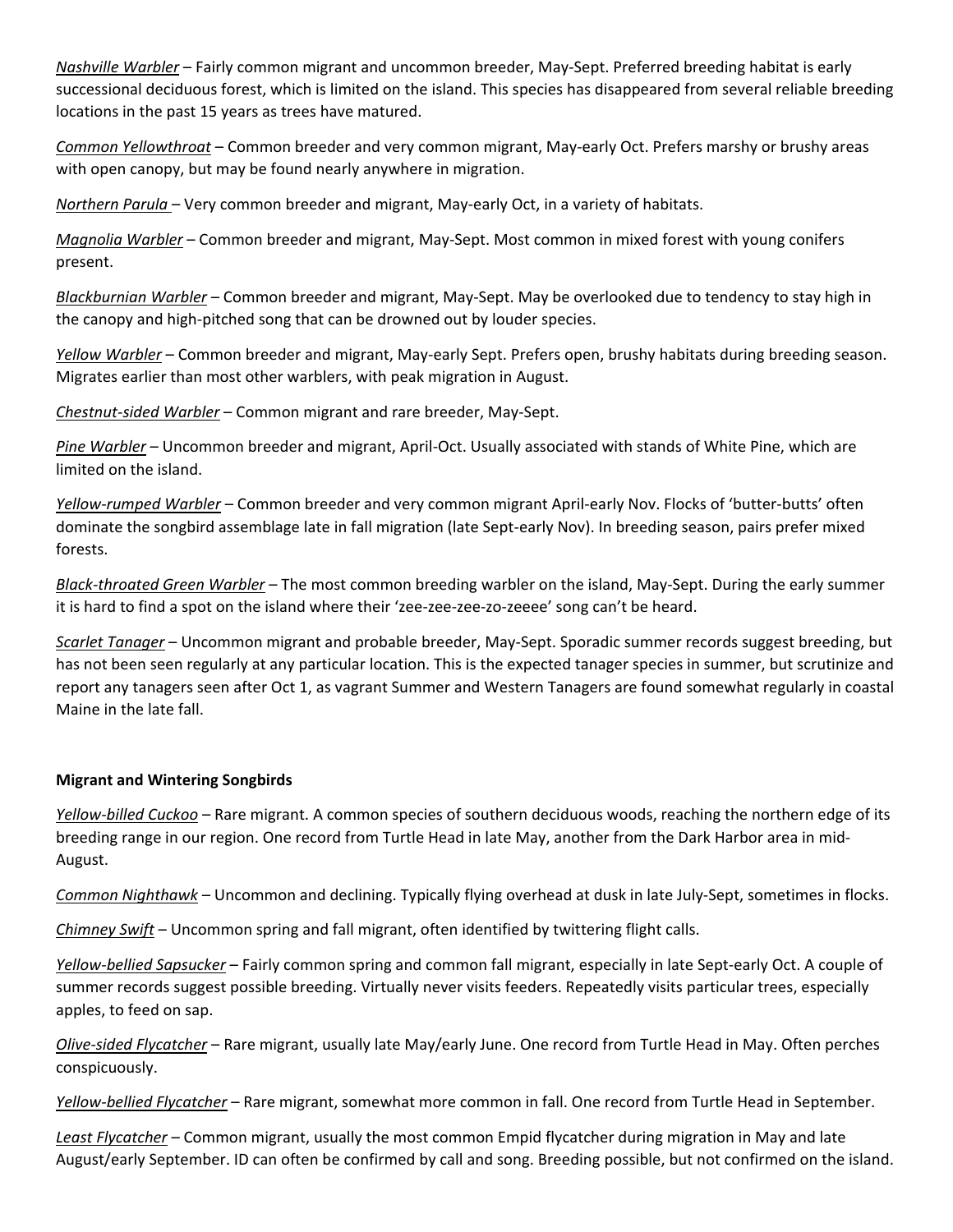*Philadelphia Vireo* – Uncommon migrant, mostly in September.

*Warbling Vireo* – Uncommon migrant and possible breeder in deciduous areas.

*Northern Shrike* – Uncommon winter visitor; Nov‐March. One record from Meadow Pond area in November. Prefers open and edge habitats, often perching on shrubs and treetops. A 'mini‐raptor' that hunts rodents and songbirds, occasionally at feeders.

*Horned Lark* – Uncommon winter visitor; Oct‐ March. Prefers open areas with bare ground or beaches and can be quite inconspicuous on the ground. One record from Hutchins Island in November.

*Northern Rough‐winged Swallow* – Uncommon Spring migrant. All Island records are from May in mixed swallow flocks over fresh water.

*Cliff Swallow* – Uncommon migrant. One record from Hutchins Island in August.

*Ruby‐crowned Kinglet* – Very common migrant, usually migrating slightly earlier in the spring and later in the fall than the bulk of neotropical migrants. Easily identified by compact shape, incessant movement, and constant wing flicking.

*Blue‐gray Gnatcatcher* – A southern species that reaches its northern breeding limit in southern Maine; Islesboro seems to get this species more frequently than surrounding areas. At least 6 records from May and Aug‐Sept.

*Marsh Wren* – Rare visitor; Islesboro is at the northern edge of this species' breeding range and has little suitable habitat (salt marsh). One vagrant record from the Meadow Pond in December.

*Swainson's Thrush* – Uncommon migrant and possible breeder. The second most common woodland thrush (after Hermit Thrush) during migration, especially in the second half of May and late September. Has conspicuous buffy eyering and lacks reddish tones of Hermit Thrush. A few reliable summer records warrant investigation, as this species is known to breed in similar habitats nearby (i.e., Acadia, Deer Isle).

*Veery* – Apparently an uncommon‐to‐rare migrant in Islesboro, despite being a common breeder on the mainland nearby. Just one island record; Turtle Head in May.

*Gray‐cheeked/Bicknell's Thrush* – Rare migrant. One record; Turtle Head in May.

*Snow Bunting* – Uncommon winter visitor; Nov‐Mar. Generally prefers sand dunes and other open ground, which is limited on the island. One record from Grindle Point in November.

*American Tree Sparrow* – Our latest sparrow to arrive and often the most common sparrow in mid‐winter. Numbers variable year‐to‐year. Usually in brushy or edge habitat or at feeders.

*White‐crowned Sparrow* – Uncommon migrant in May and late Sept‐Oct. Usually in open, brushy areas and occasionally at feeders. Often less secretive than other sparrows.

*Lincoln's Sparrow* – Uncommon migrant in May and late Sept‐Oct. Usually in mixed sparrow flocks in open, brushy areas and occasionally at feeders.

*Savannah Sparrow* – Uncommon to relatively common migrant (April/May and Sept/Oct) in open areas, especially roadsides and larger beaches.

*Rusty Blackbird* – Uncommon and declining migrant in Sept‐Nov; one additional record at a feeder in Jan. Usually in pairs or small flocks, especially around fresh water; sometimes visits feeders.

*Tennessee Warbler* – Uncommon migrant in May and late Aug‐Sept. A couple if breeding‐season records from the Bluff Rd/Hutchins Island Ln area warrant investigation as possible breeders.

*Orange‐crowned Warbler* – Rare migrant towards the end of songbird migration in fall. One record from Turtle Head in late September.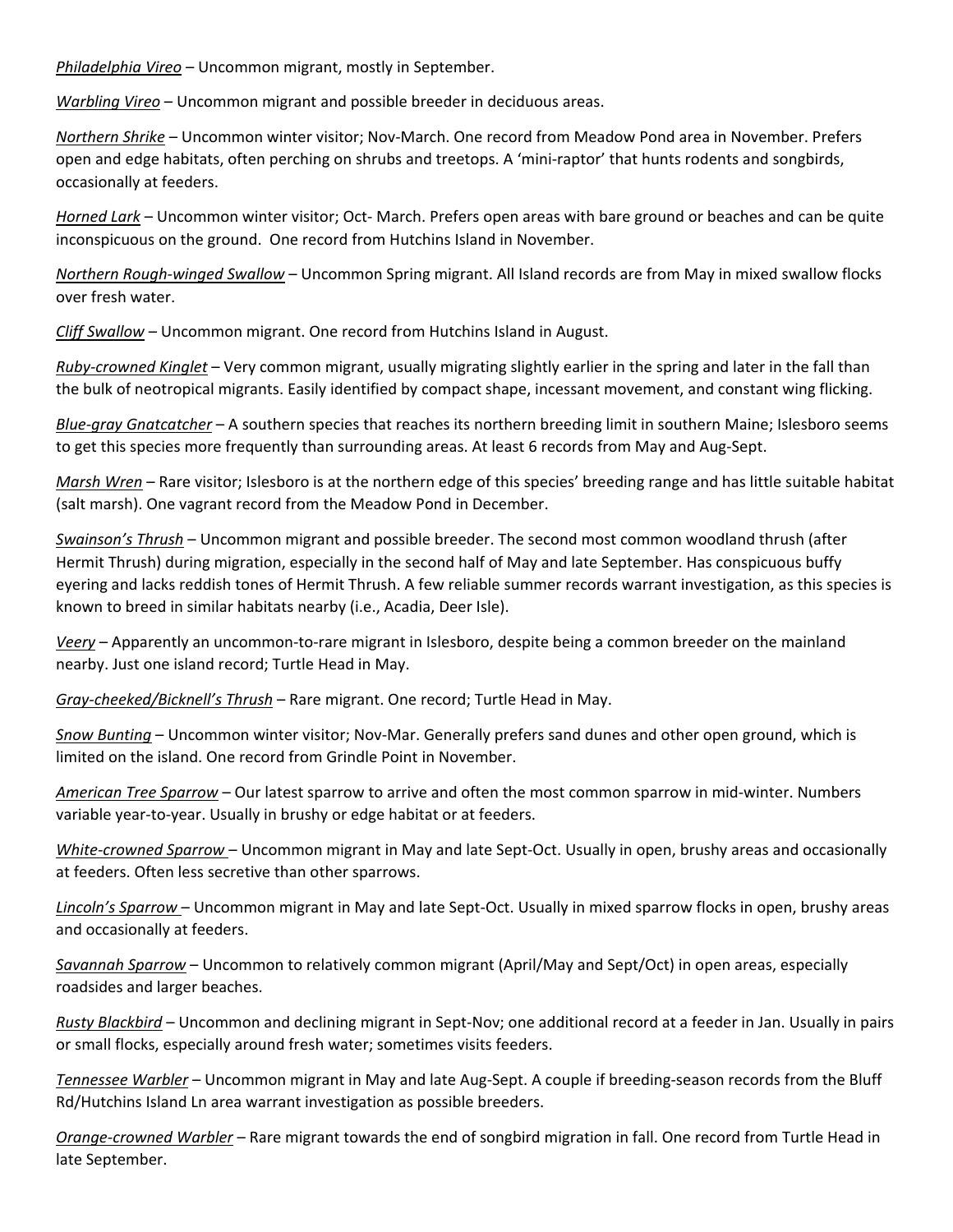*Cape May Warbler* – Uncommon migrant in May and late Aug‐Sept.

*Bay‐breasted Warbler* – Uncommon migrant in May and late Aug‐Sept.

*Black‐throated Blue Warbler* – Common migrant in May and Aug‐Sept.

*Palm Warbler* – Common migrant, generally signaling the beginning (Late April) and end (Late Sept‐Oct) of warbler migration. Spends much of its time on the ground, constantly tail‐wagging.

*Canada Warbler* – Fairly common migrant in May and late Aug‐early Sept. A couple of summer records suggest possible breeding.

*Wilson's Warbler* – Common spring and uncommon fall migrant in May and Aug‐Sept.

*Rose‐breasted Grosbeak* – Uncommon migrant in May and Aug‐Sept. May visit feeders.

#### **'Irruptive' Species**

*White‐winged Crossbill* – Absent from the island most winters, but can be abundant when cone crop failures in Canada drive large flocks south. The most recent irruptions of this species on Islesboro were in the winters of 2008‐2009 and 2012‐2013. Feed on spruce cones and are most common in the more boreal sections of the island.

*Red Crossbill* – More regular year‐to‐year in Maine than the White‐winged Crossbill, but usually in smaller numbers. Feed on spruce cones and are most common in the more boreal sections of the island. Small numbers were present in northern sections of Islesboro year‐round from 2017‐2019, suggesting localized breeding.

*Pine Siskin* – Usually an annual visitor to New England, but with variable numbers year‐to‐year. In some years small numbers remain in spruce/fir sections of the Island in the summer, suggesting occasional breeding. Often feed on birch catkins and frequent feeders, mixing freely with American Goldfinches. Can be very tame.

*Common Redpoll* – Usually an annual winter visitor to New England, but with variable numbers year‐to‐year. Feed on birch catkins and frequent feeders, often mixing with American Goldfinches and Pine Siskins.

*Pine Grosbeak* – Totally absent in some winters, but relatively common in others, usually pushed south by poor Mountain Ash berry crops in Canada. Generally travel in small flocks, feeding on fruits, especially crab apples, apples, mountain ash, and winterberry. Can be extremely tame and fairly inconspicuous while feeding.

*Evening Grosbeak*– Usually an uncommon‐to‐rare winter visitor, but have been common in several recent winters (2018, 2020). Resembling over‐sized goldfinches, flocks feed voraciously at feeders.

*Bohemian Waxwing*– Usually an annual winter visitor to New England, but with variable numbers year‐to‐year. Generally travel in large flocks, feeding on fruits, especially crab apples.

*Migratory Owls* – Several species of owls show irruptive patterns of abundance in New England, presumably in response to prey availability and reproduction in Canada. Snowy Owls have only been reported from Islesboro during irruption years, especially during a spectacular year in 2013. Northern Saw‐whet and Barred Owls are also variable in abundance year-to-year in Maine, but just how variable they are on the island remains unclear. See species accounts below.

#### **Raptors**

*Bald Eagle* – Common year‐round resident – several breeding pairs are present on the island. Note that juvenile bald eagles do not get their white head and tail until their fourth year. Golden Eagle would be exceptionally rare and has not been observed on Islesboro or nearby.

*Osprey* – Common breeder (April – Oct), island‐wide.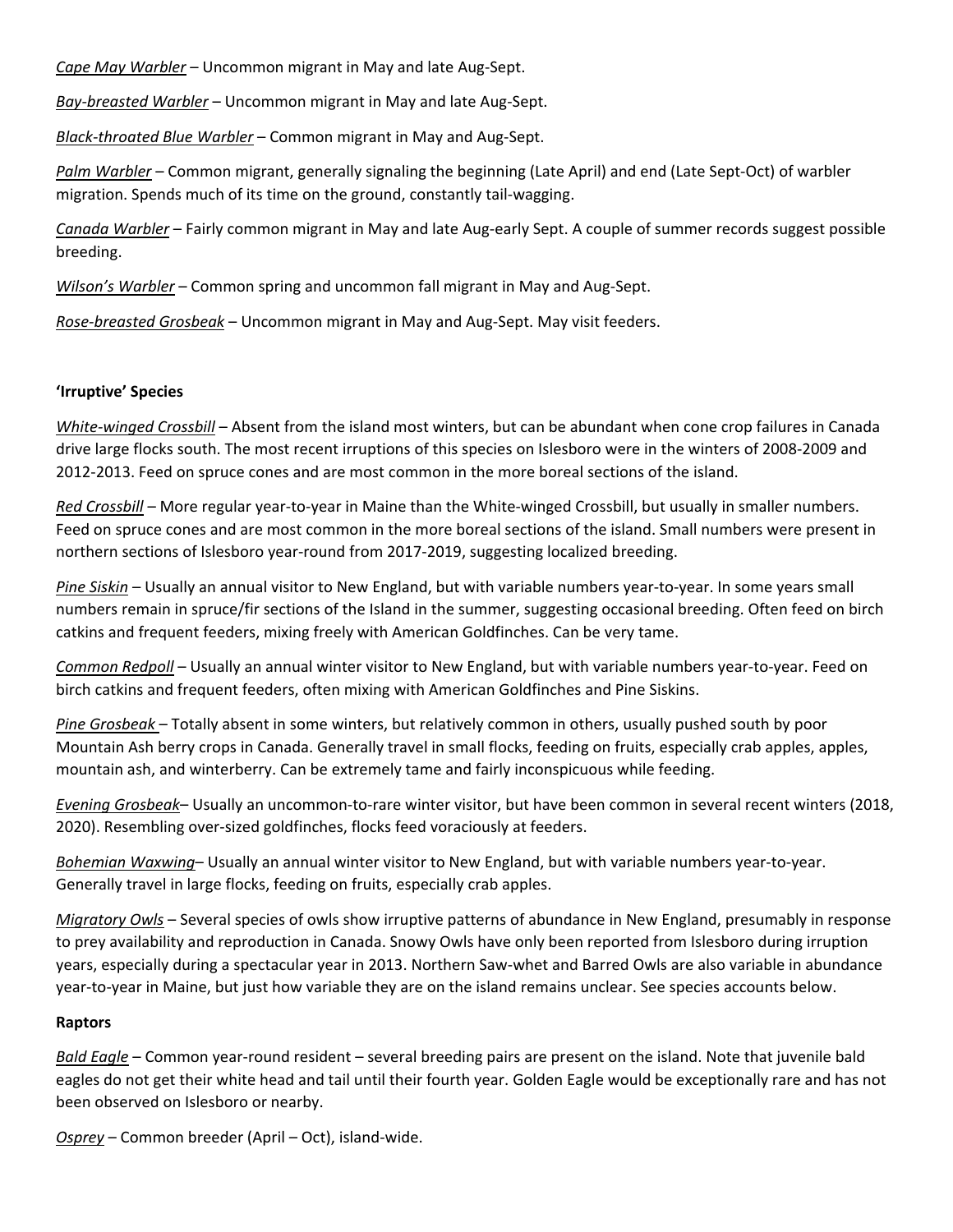*Turkey Vulture* – Uncommon migrant (April/May and Sept/Oct) generally seen soaring overhead with wings slightly raised in a "V". Rarely seen outside of migration or roosted on the island.

*Black Vulture* – Rare vagrant. One record (Lily Guest Memorial Trail – July).

*Broad‐winged Hawk* – The only common hawk on the island during breeding season. Common in a variety of habitats. Can be seen migrating in large loose flocks in September.

*Cooper's Hawk* and *Sharp‐shinned Hawk* – Primarily bird‐eating forest hawks, commonly seen during migration, rarely during summer and mid-winter. Both species are long-tailed with a "T"-shaped profile when seen overhead. Sharpshinned is smaller overall and small‐headed. Scrutinize large Cooper's for Northern Goshawk, which probably visit the island rarely during non‐breeding season, but have not been documented.

*Northern Harrier* – Uncommon migrant. Easily identified by long, narrow wings, low, tilting flight, and white rump patch.

*Red‐tailed Hawk* – Relatively common migrant and winter resident. This large hawk migrates later than most others, peaking in Oct/Nov and March/April.

*Rough‐legged Hawk* – Rare winter visitor, usually found in extensive open fields. Frequently hovers in wind, while hunting rodents.

*American Kestrel* – Uncommon migrant, never in large numbers. Prefers to perch on powerlines along open fields.

*Merlin* – Common migrant in May and Sept‐Oct. Singles or pairs often perch at the top of shoreline trees and hunt songbirds over the water.

*Peregrine Falcon* – Uncommon migrant, especially in fall. Large and impressive, usually seen speeding south overhead or buzzing flocks of ducks or gulls.

*Barred Owl* – Our most common owl, present year‐round, but most frequently seen in fall and winter. More secretive in summer, but distinctive "who-cooks-for-you" call can be heard from deep woods.

*Northern Saw‐whet Owl* – Late fall and early spring migrant, with variable numbers year‐to‐year. Uncommonly detected, bur probably relatively common in most years. More thorough surveys are needed to determine the status of this tiny, secretive owl on Islesboro.

*Snowy Owl* – Rare late fall/winter visitor; numbers variable year‐to‐year. Favors open habitats (large fields, beaches, offshore islands) and usually perches on the ground or on low, substantial perches (driftwood, boulders, fence posts).

*Northern Hawk Owl* – Winter vagrant; one record of an injured bird that was rehabbed from Islesboro. Hunts actively during the day from a perch (treetop, powerline) in open habitat.

### **Waterfowl**

*Canada Goose* – Common breeder and resident when fresh water is ice‐free. Apparently increasing in number and starting to become a nuisance. Usually on fresh water. Small flocks I've seen on Islesboro appear to be resident breeding groups; I have not seen evidence of migratory flocks that often bring rarer goose species.

*Wood Duck* – Common breeder and resident when fresh water is ice‐free. Almost exclusively on fresh water – breeds at Meadow Pond.

*Mallard* – Common resident and breeder, somewhat less common in mid-winter. Usually the most common dabbling duck on fresh water, but is also found on salt water, especially in the shallower, more protected coves.

*American Black Duck* – Common resident. Usually the most common dabbling duck on salt water, especially in shallow marshy or muddy coves, but is also found on fresh water. Hybridizes regularly with Mallard.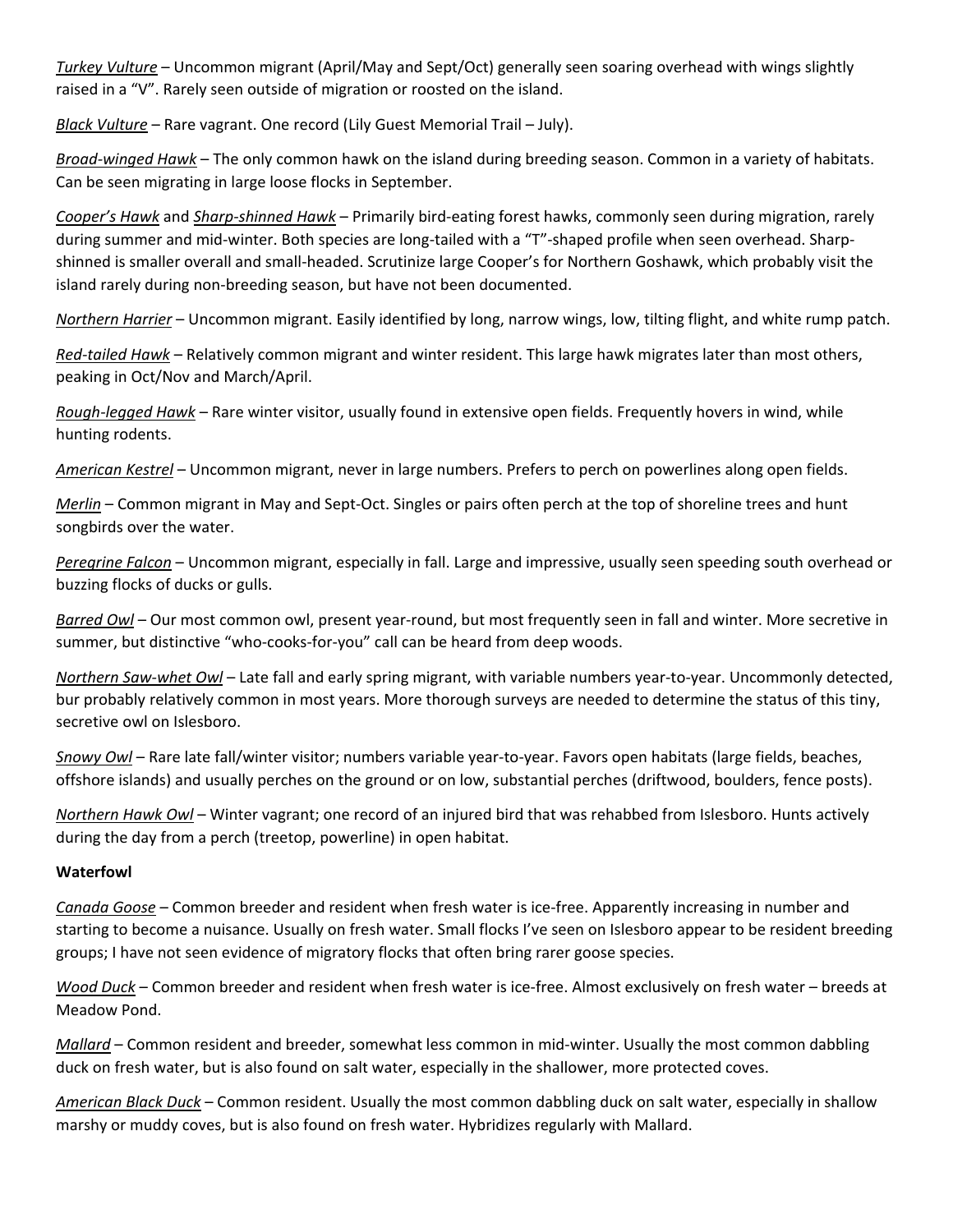*Green‐winged Teal* – Uncommon migrant (Mar‐April & Sept‐Nov), usually on fresh water; records from Meadow Pond and Hutchins Island.

*Northern Pintail* – Rare Migrant. One record from Hutchins Island in Sept.

*Gadwall* – Rare Migrant. One record from Hutchins Island in July.

*Ring‐necked Duck* – Uncommon migrant, predominantly on fresh water. Most records from Meadow Pond in May.

*Greater Scaup* – Uncommon migrant. May be found on fresh or salt water.

*Lesser Scaup* – Uncommon migrant. One record—Seal Harbor in March.

*Ruddy Duck* – Uncommon migrant. One record – Meadow Pond in Nov.

*Bufflehead* – Very common non‐breeding resident (Oct‐April). Equally likely in fresh or salt water, usually near shore.

*Red‐breasted Merganser* – Very common non‐breeding resident (Oct‐April). Usually on salt water, in pairs or small groups near shore. Isolated records in Summer, but watch for *Common Merganser* which is an uncommon visitor in May and July‐Sept.

*Hooded Merganser* – Uncommon migrant and potential breeder (will brood parasitize Wood Duck), usually on fresh water.

*Common Goldeneye* – Common non‐breeding resident (Nov‐April) on salt water, in small groups near shore. Check carefully for *Barrows Goldeneye*, which is seen regularly in Belfast and has been seen in Lincolnville and Sears Island, but to my knowledge has not been documented on Islesboro.

*Common Eider* – Common year‐round resident on salt water and the most common 'sea duck' in summer. Breeds on Flat Island. Sometimes forms large rafts at favored feeding locations such as the ledges off Hutchins Island, around Flat Island, and in Gilkey Harbor. Check carefully for rare *King Eider*, which has been seen at Lincolnville and Sears Island, but has not been documented on Islesboro.

*Scoters* – Nonbreeding residents on salt water, usually in small groups fairly far offshore. *Surf Scoter* is most common and can usually be seen Sept‐May with some careful scope‐scanning at spots with ocean views; a few isolated records in the summer. *White‐winged Scoter* is present in small numbers through winter. *Black Scoter* is least common and is mostly seen in migration (Sept‐Nov & April‐May).

### **Gulls and Terns**

*Herring Gull* – Out most common gull in most circumstances. Very common year-round, sometimes in large groups at roosts (Hutchins Island, Flat Island, various ledges and floats).

*Ring‐billed Gull* – Common year‐round; becoming somewhat scarce during breeding season (May/June). Particularly common during post breeding, especially at Hutchins Island and other sites with exposed mudflats.

*Great Black‐backed Gull* – Common year‐round, but seldom in large numbers.

*Laughing Gull* – Common summer resident (May‐Oct). Particularly common during post‐breeding in July‐mid‐Sept.

*Bonaparte's Gull* – Dainty gull, very common during post‐breeding in July‐Dec. Different behavior than other gulls, generally feeding on the wing over current rips in the open water, rather than on shore or following boats. Large loose feeding flocks often seen in late summer and fall far out in the bay. Can sometimes be found roosted in numbers at Hutchins Island. Flocks should be scrutinized for rare *Black‐headed Gull* and *Little Gulls*, which have not been documented on Islesboro.

*Glaucous Gull* – Uncommon winter resident (Nov‐April). Only 1 record (Seal Harbor – Dec), but careful scanning for 'white‐winged' gulls in winter, should yield additional records of this species and *Iceland Gull*.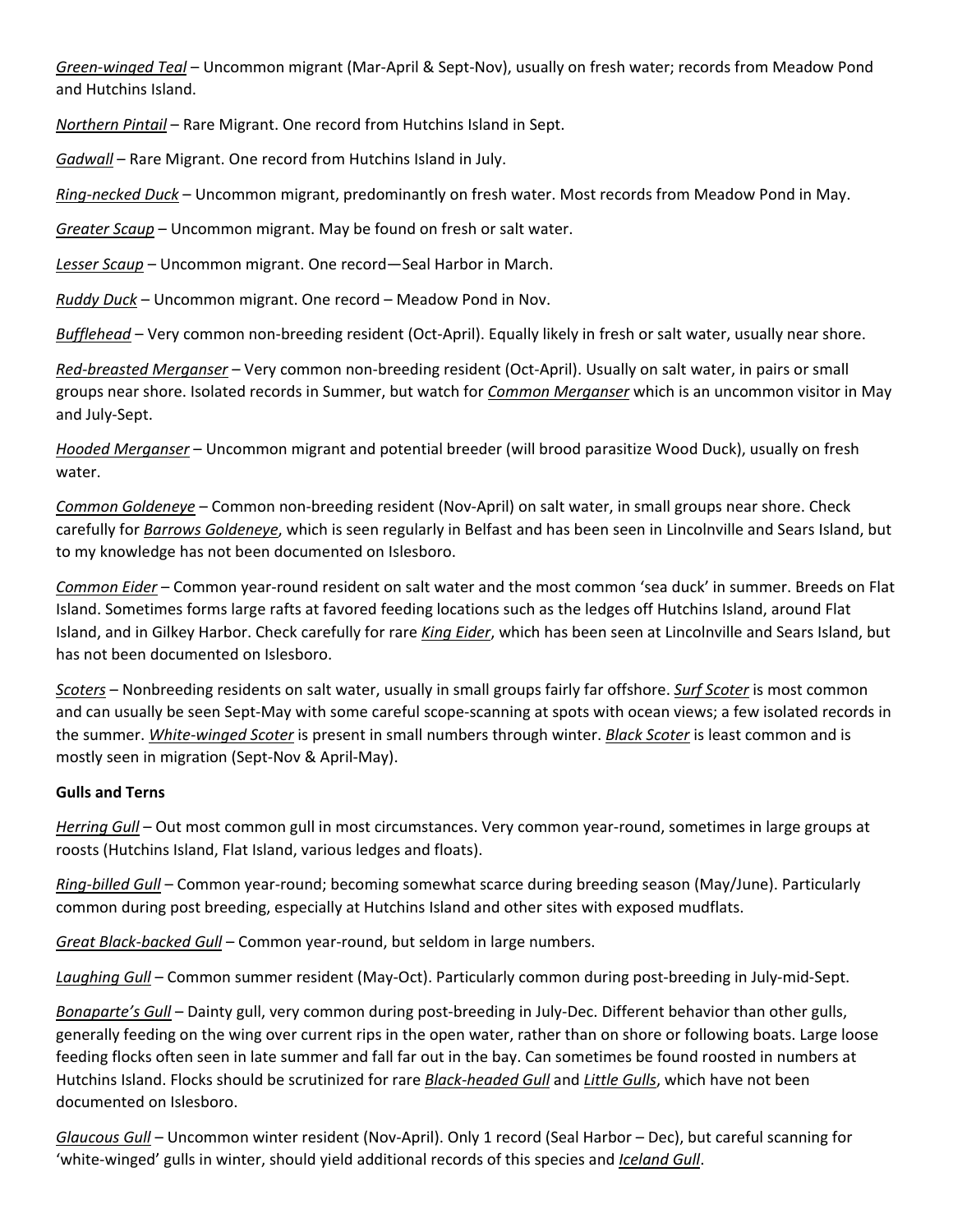*Lesser Black‐backed Gull* – Rare non‐breeding visitor (Oct – April); 1 record (Pripet – April). Look for a gull with a darker mantle than Herring & Ring‐billed Gulls and bright yellow legs.

*Common Tern* – The only tern regularly seen on Islesboro. Arrive in May and are most common during post‐breeding season (July-Sept). Worth watching terns in the late summer for other species, especially following hurricanes.

#### **Other 'Seabirds'**

*Common Loon* – Very common year‐round resident, but never in large numbers. Breeds on mainland lakes, but non‐ breeding individuals are present in all seasons.

*Red‐throated Loon* – Uncommon migrant and winter resident. Usually single individuals, fairly far from shore. One July record of a possibly injured individual from Hutchins Island.

*Double‐crested Cormorant* – Very common April‐Oct. Check any cormorants seen Nov‐March for *Great Cormorant*.

*Great Cormorant* – The expected cormorant in New England in winter (Nov‐March), but seemingly uncommon on Islesboro. One record from Pendleton Point in Dec. Careful scoping of offshore ledges in late fall/winter would likely yield more records.

*Red‐necked Grebe* – Common non‐breeding resident from Oct‐May; scattered records in June, Aug‐Sept.

*Horned Grebe* – Common non‐breeding resident from late Oct‐April. Usually in groups of several individuals fairly far from shore.

*Black Guillemot* – Common year‐round resident, with particularly high numbers from Aug‐Nov. Usually in singles or pairs; most individuals seen around Islesboro are in non‐breeding plumage.

*Razorbill* – Uncommon winter resident, late Nov-May, usually in small numbers far from shore. A recent pattern of increasing abundance of Razorbills in the East Bay off North Haven in July‐Aug suggests post‐breeding movement inshore. Recently, scattered individuals have been seen off Ram Island and Turtle Head during this time as well. Scrutinize Razorbills in winter for rare *Thick‐billed Murre* and *Common Murre*, which have not been recorded from Islesboro.

*Northern Gannet* – Uncommon visitor from offshore in late July‐Sept. Most likely to be seen over the East Bay during periods of strong southwest winds; all records to date are from Pendleton Point.

*Wilson's Storm‐petrel* – Uncommon visitor from offshore, June‐Aug. Commonly seen by boat between Islesboro and Owls Head/North Haven, but no records seen from shore to date.

### **Wading Birds, Shorebirds, Rails, and Kingfisher**

*Great Blue Heron* – Common April‐Oct, with small numbers lingering through ice‐up.

*Great Egret* – Rare visitor during post breeding season (July‐Sept). At least three records.

*Snowy Egret* – Rare visitor during post breeding season (July‐Sept). At least two records

*Green Heron* – Rare migrant. One record (Sprague Beach – May).

*American Bittern* – Uncommon migrant in marshy areas. Two records, both at Sprague Beach Marsh in April & May.

*Spotted Sandpiper* – Common summer resident. Present as singles or small groups May‐Sept. Particularly common during post‐breeding (July‐Sept) and found almost anywhere on coastline.

*Semipalmated Sandpiper* and *Least Sandpiper* – The most common 'peeps' on the island, visiting as migrants in May and especially Aug – early Sept. In the late summer, forms relatively large mixed feeding flocks on mudflats and pebble beaches.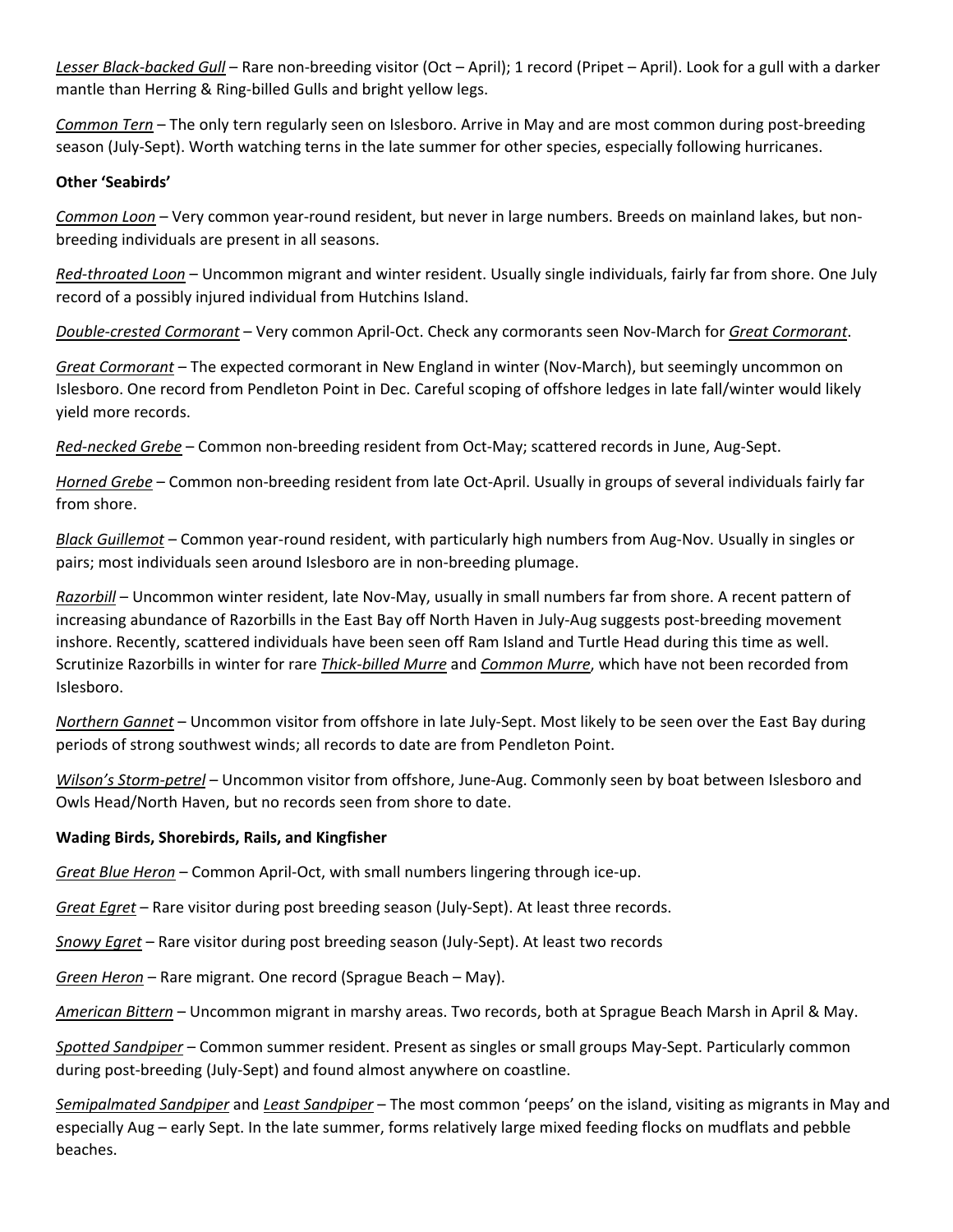*White‐rumped Sandpiper* – Uncommon post‐breeding migrant (late July‐Sept). Usually in small numbers associated with other 'peeps'.

*Western Sandpiper* – Rare post‐breeding migrant. One record (Hutchins Island – Aug).

*Pectoral Sandpiper* – Rare post‐breeding migrant. One record (Hutchins Island – Aug).

*Short‐billed Dowitcher* – Uncommon post‐breeding migrant. Three records, all in July.

*Sanderling* – Rare post‐breeding migrant. One record (Grindle Point – Sept).

*Greater and Lesser Yellowlegs* – Common migrants, especially in the late summer (Aug and early Sept). Greater Yellowlegs is generally more common and lingers later in the fall (to early Oct).

*Solitary Sandpiper* – Relatively uncommon migrant in May and late July‐early Sept. Usually in marshy fresh or brackish water, especially pannes at the Narrows and Sprague Beach marsh and Hutchins Island beaver pond.

*Semipalmated Plover* – Common late summer migrant, especially in late July – early Sept. Usually in fairly large groups on mudflats and pebble beaches.

*Black‐bellied Plover* –Uncommon migrant in late July‐early Sept. One record in early June. All recent records from Hutchins Island.

*Killdeer* – Uncommon migrant in May and late July‐early Sept, usually on muflats or open beaches, or heard calling overhead. Possible breeding at Hutchins Island in some years.

*Purple Sandpiper* – Winter resident of exposed, rocky shorelines. A flock usually winters (Nov – March) on the Bare Ledges off Hutchins Island; unrecorded elsewhere. Likely present on ledges off S end of Islesboro, but would require boat to survey.

*Ruddy Turnstone* – Uncommon post‐breeding migrant (late July‐Aug). Most records from Hutchins Island.

*Whimbrel* – Rare post-breeding migrant. One record (Hutchins Island – Sept).

*Red‐necked Phalarope* – Rare late summer (late July‐Sept) visitor from offshore; usually found in flocks sitting on open water, far from shore. One flock recorded off Flat Island in early Sept; common further offshore.

*American Woodcock* – Uncommon migrant and breeder. Most evident during dusk display in March‐May in wet fields and open areas.

*Virginia Rail* – Breeds in small numbers in cattail marsh at the Meadow Pond. More often heard than seen.

*Belted Kingfisher* – Common summer resident, April‐Nov. Particularly common during post‐breeding (July‐Sept) when its loud rattling call can be heard almost anywhere on coastline.

#### **Birds in Need of Information**

*Ruffed Grouse* – Present historically up‐island. My last sighting was in 2007.

*Ring‐necked Pheasant* – Stocked in the past by the sporting club and bred for a number of years near the Meadow Pond. My last sighting was in 2010.

*House Finch* – Only a couple of island records, with no known breeding, despite being common on the mainland. Confusion with Purple Finch complicates our understanding of their prevalence on Islesboro.

*Rock Pigeon* – Very few, if any, verified records from Islesboro and some records may actually be from Lincolnville. Additional records to clarify the occurrence of pigeons on Islesboro are needed.